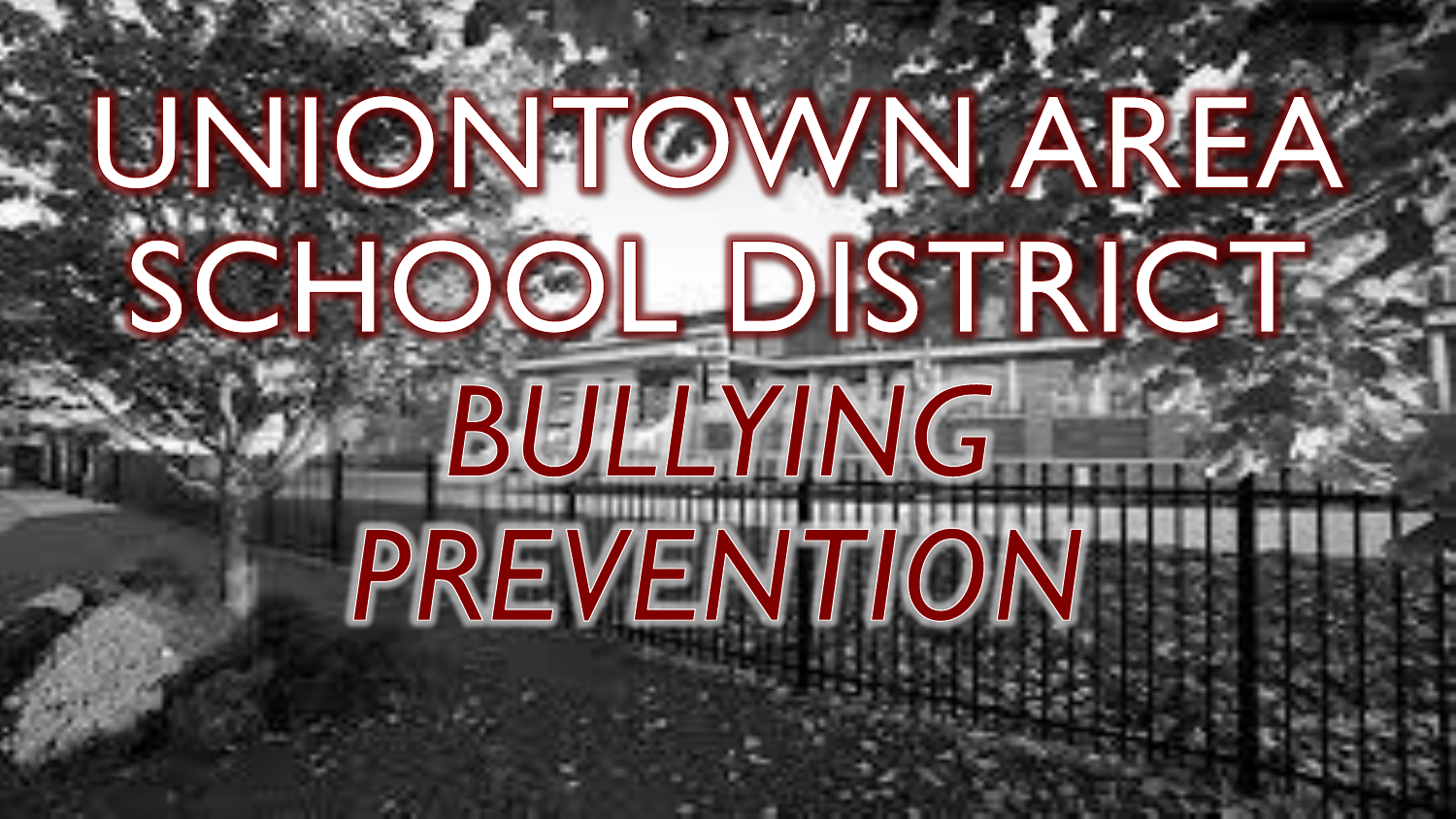# UASD BULLYING POLICY

#### **Purpose**

The Board is committed to providing a safe, positive learning environment for district students. The Board recognizes that bullying creates an atmosphere of fear and intimidation, detracts from the safe environment necessary for student learning, and may lead to more serious violence. Therefore, the Board prohibits bullying of district students. Early intervention, reinforcement of a consistent message and follow through from students, parents/guardians, staff and administration can ensure that everyone's right to learn and work in a safe environment is respected.

#### **Definitions**

**Bullying** means an intentional electronic, written, verbal or physical act or series of acts directed at another student or students, which occurs in a school setting and/or outside a school setting, that is severe, persistent or pervasive and has the effect of doing any of the following:[\[1\]](http://www.legis.state.pa.us/cfdocs/legis/LI/uconsCheck.cfm?txtType=HTM&yr=1949&sessInd=0&smthLwInd=0&act=14&chpt=13A&sctn=3&subsctn=1)

Substantial interference with a student's education.

Creation of a threatening environment.

Substantial disruption of the orderly operation of the school.

**Bullying**, as defined in this policy, includes cyberbullying.

**School setting** means in the school, on school grounds, in school vehicles, at a designated bus stop or at any activity sponsored, supervised or sanctioned by the school[.\[1\]](http://www.legis.state.pa.us/cfdocs/legis/LI/uconsCheck.cfm?txtType=HTM&yr=1949&sessInd=0&smthLwInd=0&act=14&chpt=13A&sctn=3&subsctn=1)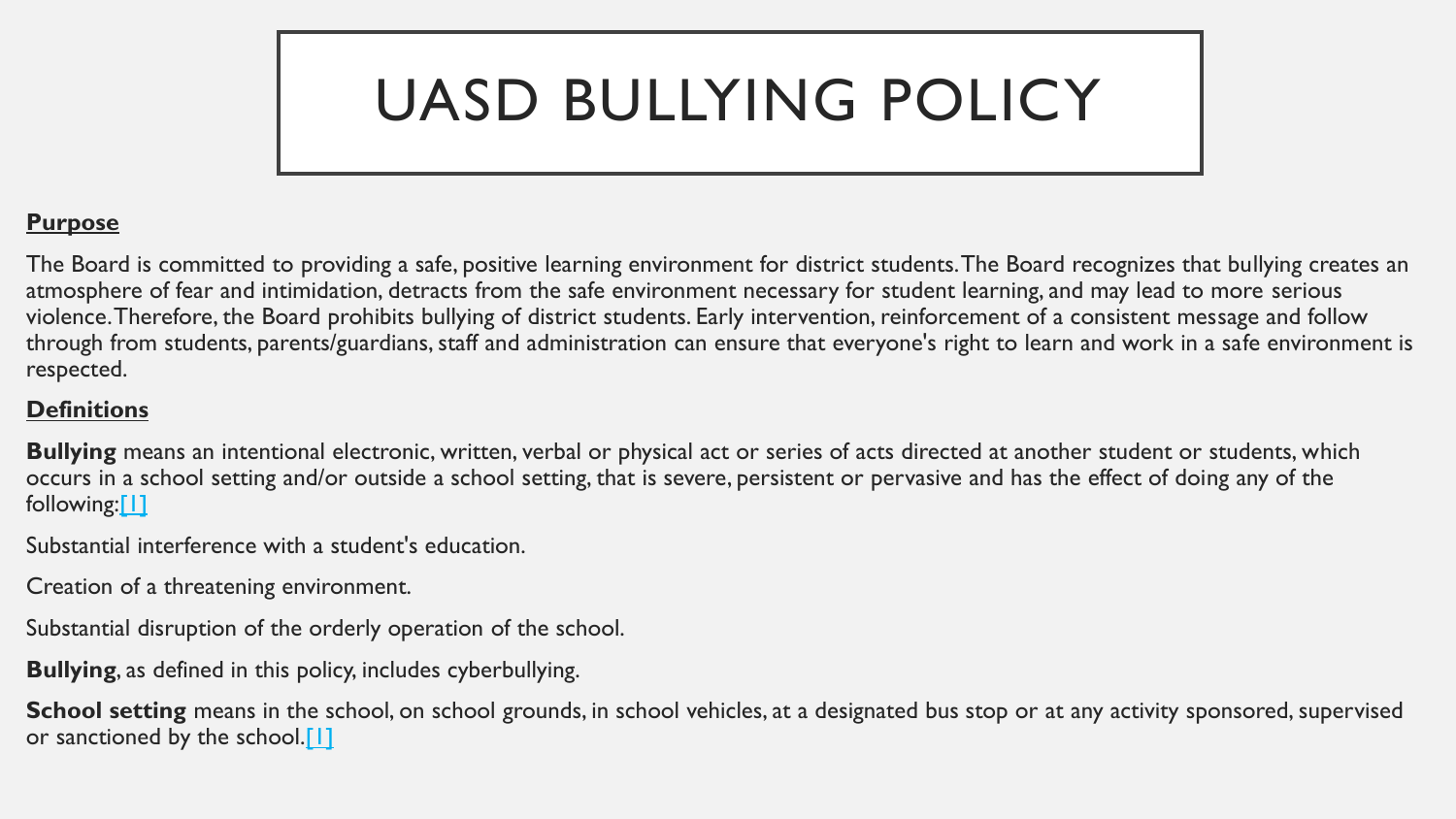# UASD BULLYING POLICY

#### **Authority**

The Board prohibits all forms of bullying of district students.<sup>[1]</sup>

The Board encourages students who have been bullied to promptly report such incidents to the building principal or designee.

The Board directs that complaints of bullying shall be investigated promptly, and corrective action shall be taken when allegations are verified. Confidentiality of all parties shall be maintained, consistent with the district's legal and investigative obligations. No reprisals or retaliation shall occur as a result of good faith reports of bullying.

#### **Delegation of Responsibility**

All students, district employees, vendors, and visitors including parents/guardians, shall conduct themselves in a manner consistent with this policy by respecting the rights of others and ensuring an atmosphere free from bullying.

The Superintendent or designee shall develop administrative regulations to implement this policy.

The Superintendent or designee shall ensure that this policy and administrative regulations are reviewed annually with students.<sup>[1]</sup> The Superintendent or designee, in cooperation with other appropriate administrators, shall review this policy every three (3) years and recommend necessary revisions to the Board[.\[1\]](http://www.legis.state.pa.us/cfdocs/legis/LI/uconsCheck.cfm?txtType=HTM&yr=1949&sessInd=0&smthLwInd=0&act=14&chpt=13A&sctn=3&subsctn=1)

District administration shall annually provide the following information with the Safe School Report:<sup>[\[1\]](http://www.legis.state.pa.us/cfdocs/legis/LI/uconsCheck.cfm?txtType=HTM&yr=1949&sessInd=0&smthLwInd=0&act=14&chpt=13A&sctn=3&subsctn=1)</sup>

- Board's Bullying Policy.
- 2. Report of bullying incidents.
- 3. Information on the development and implementation of any bullying prevention, intervention or education programs.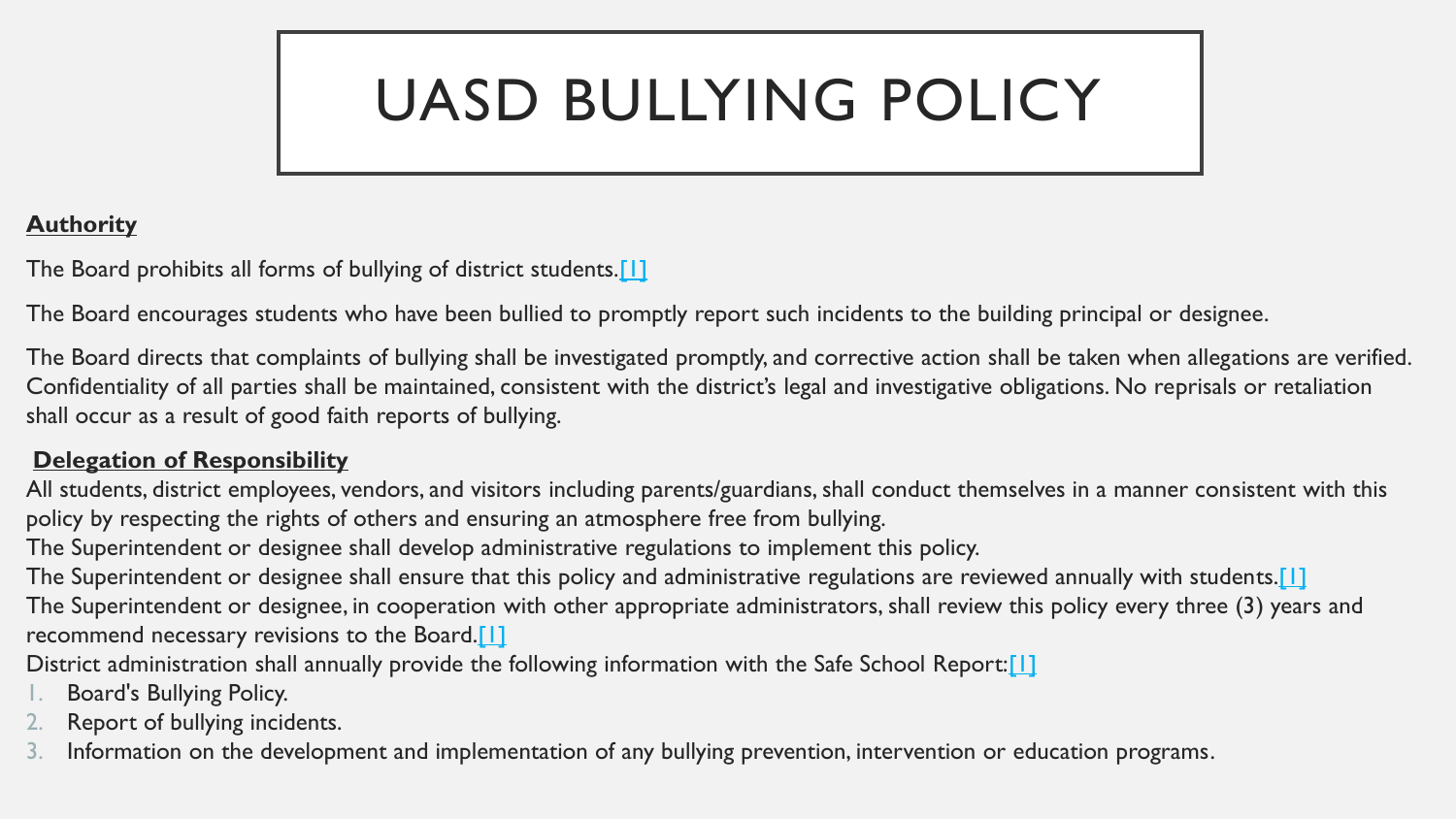# UASD BULLYING POLICY

#### **Guidelines**

The Code of Student Conduct, which shall contain this policy, shall be disseminated annually to students. [\[1\]\[2\]\[](http://www.legis.state.pa.us/cfdocs/legis/LI/uconsCheck.cfm?txtType=HTM&yr=1949&sessInd=0&smthLwInd=0&act=14&chpt=13A&sctn=3&subsctn=1)3]

This policy shall be accessible in every classroom. The policy shall be posted in a prominent location within each school building and on the district website, if available.

#### **Education**

The district may develop and implement bullying prevention and intervention programs. Such programs shall provide district staff and students with appropriate training for effectively responding to, intervening in and reporting incidents of bullying.<sup>[\[4\]\[1\]](http://www.legis.state.pa.us/cfdocs/legis/LI/uconsCheck.cfm?txtType=HTM&yr=1949&sessInd=0&smthLwInd=0&act=14&chpt=13A&sctn=2&subsctn=0)[5]</sup>

#### **Consequences for Violations**

A student who violates this policy shall be subject to appropriate disciplinary action consistent with the Code of Conduct.<sup>[1]</sup>[3][6]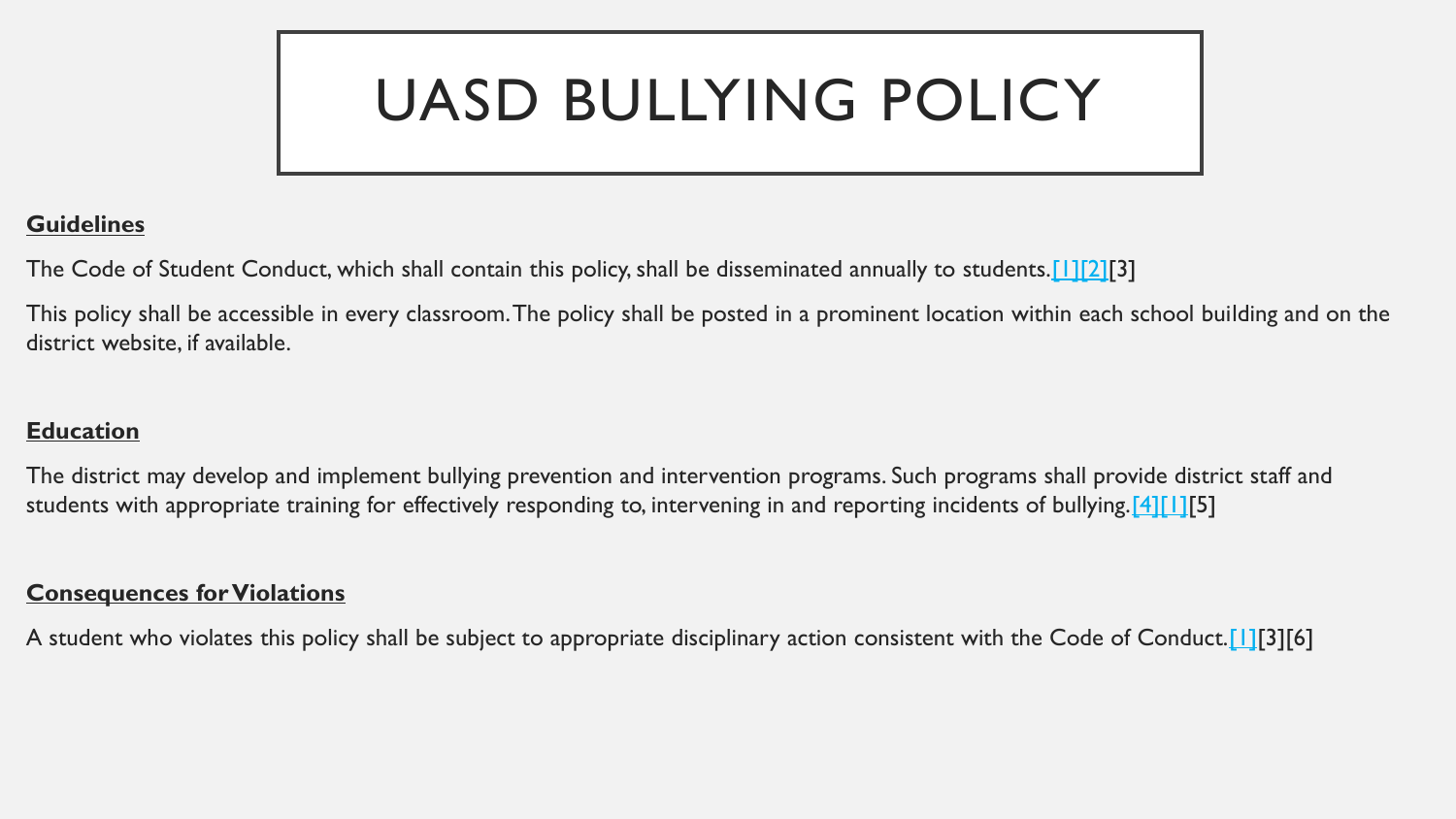#### **WHAT IS BULLYING?**

- The goal of the Uniontown Area School District is to prevent bullying. A student is being bullied when he or she is exposed, repeatedly and over time to negative actions on the part of one or more students (Olweus). It is a negative action when someone intentionally inflicts injury or discomfort upon another. Behavior is clearly bullying when 1) there is intent to harm and 2) there is intensity and duration. The following is a non-exhaustive list of examples of bullying:
- **Direct Bullying** A negative action when somebody hits, pushes, kicks, pinches, or restrains another by physical contact. Direct bullying can also be carried out by words (verbally or in print), by threatening, taunting, etc.
- **Indirect Bullying-** Making dirty gestures, intentionally excluding someone from a group, spreading rumors, etc.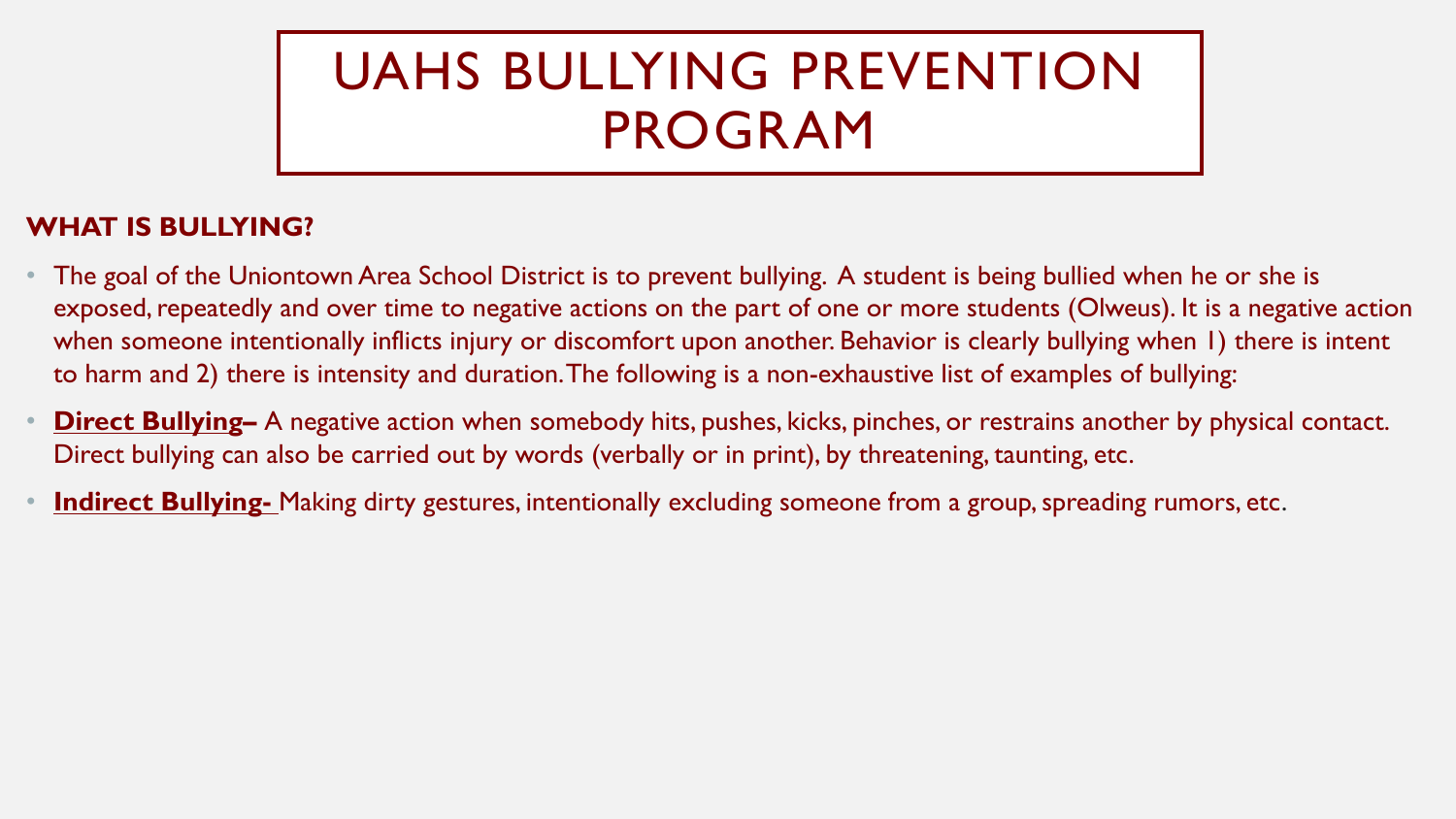#### **RETALIATION**

• The District prohibits retaliation by a student or District employee against any person who in good faith makes a report of bullying, serves as a witness, or participates in an investigation.

#### **Examples of Retaliation:**

• Examples of retaliation may include threats, rumor spreading, ostracism, and assault, destruction of property, unjustified punishments, or unwarranted grade reductions. Unlawful retaliation does not include petty slights or annoyances.

#### **FALSE CLAIM**

• A student who intentionally makes a false claim, offers false statements, or refuses to cooperate with a District investigation regarding bullying shall be subject to appropriate disciplinary action.

#### **TIMELY REPORTING**

• Reports of bullying shall be made as soon as possible after the alleged act or knowledge of the alleged act. A failure to immediately report may impair the District's ability to investigate and address the prohibited conduct.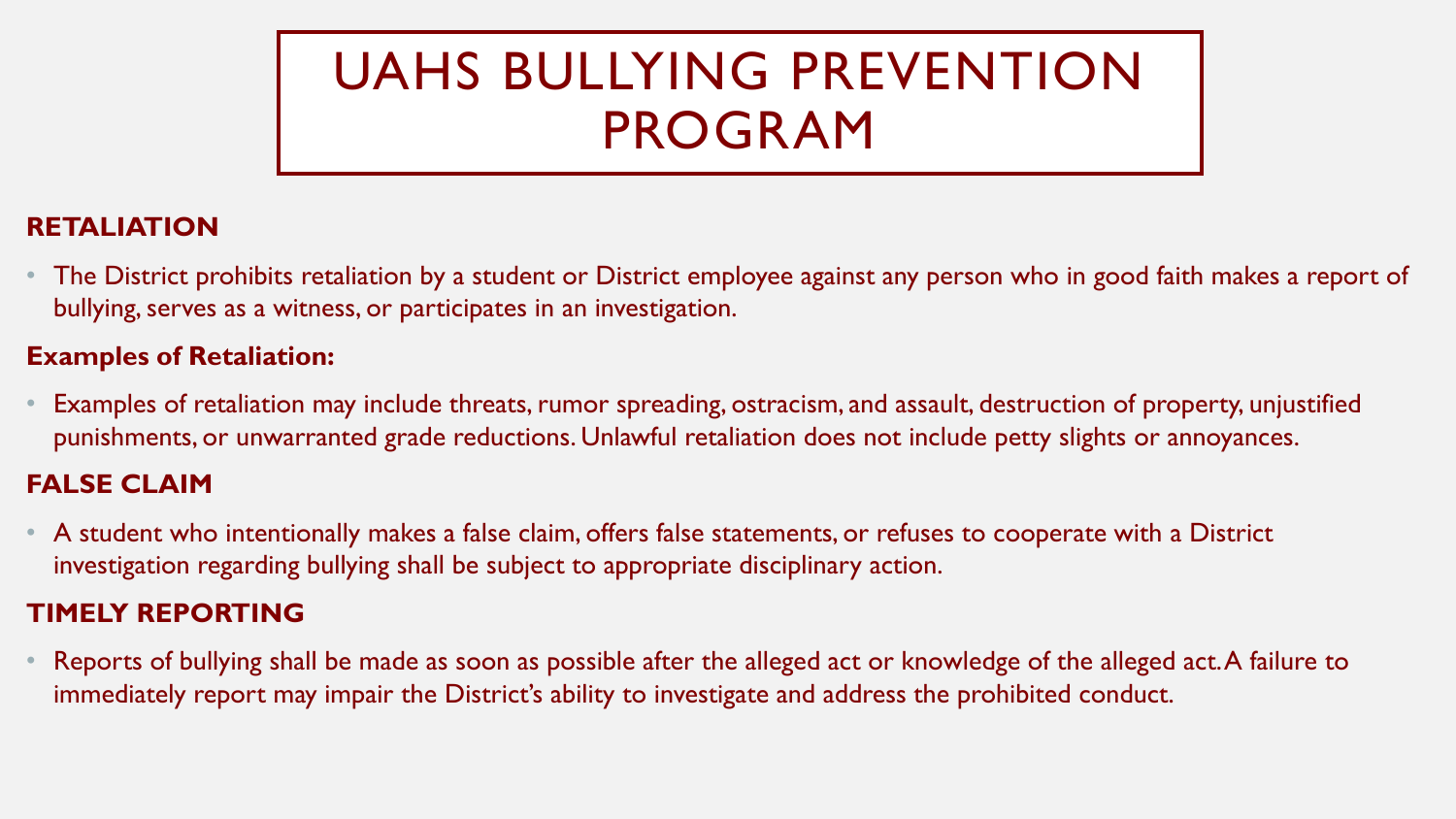#### **REPORTING OF SUSPECTED BULLYING**

#### **Student Report:**

- To obtain assistance and intervention, any student who believes that he or she has experienced bullying or believes that another student has experienced bullying should immediately report the alleged acts to a teacher, counselor, or submit a bully report form.
- Any District employee who suspects or receives notice that a student or group of students has or may have experienced bullying shall immediately notify the guidance counselors.

#### **BULLYING REPORT**

• Bullying forms and a submission box are available in the main office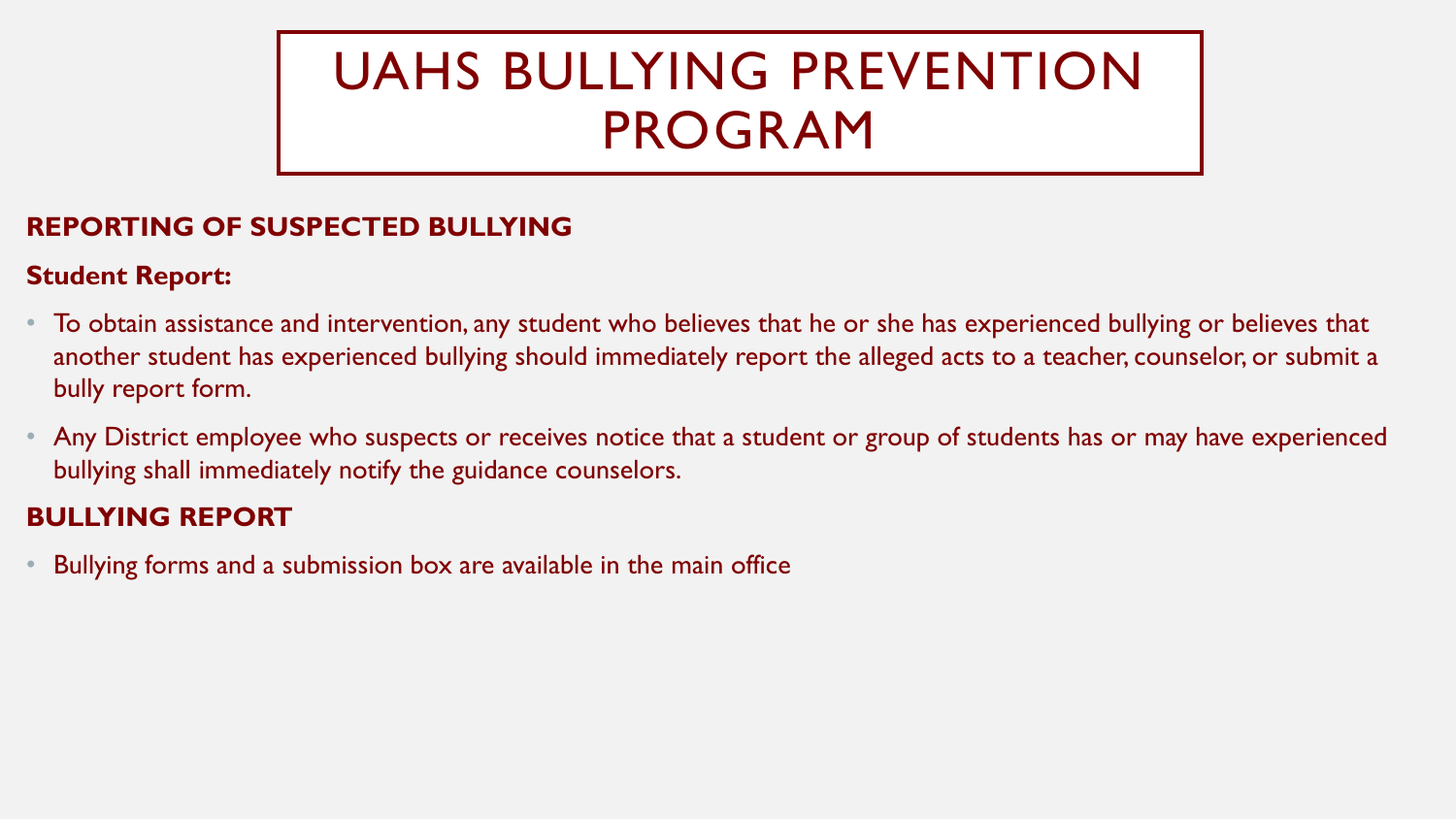#### **INVESTIGATION OF REPORT**

• Reports will be investigated promptly and appropriate actions will be taken to address the alleged incidents.

*Counselors investigating the report will:*

- Interview the reporter.
- Interview the victim.
- Speak with any teachers that may have information regarding the report.
- Speak with the accused.
- *If there is evidence of bullying, counselors will:*
- Inform the parents/guardians of the victim.
- Inform the parents/guardians of student that was bullying.
- Have the student that was bullying read and sign a Cease and Desist Form.
- Enter the bullying incident and disciplinary action into CSIU discipline.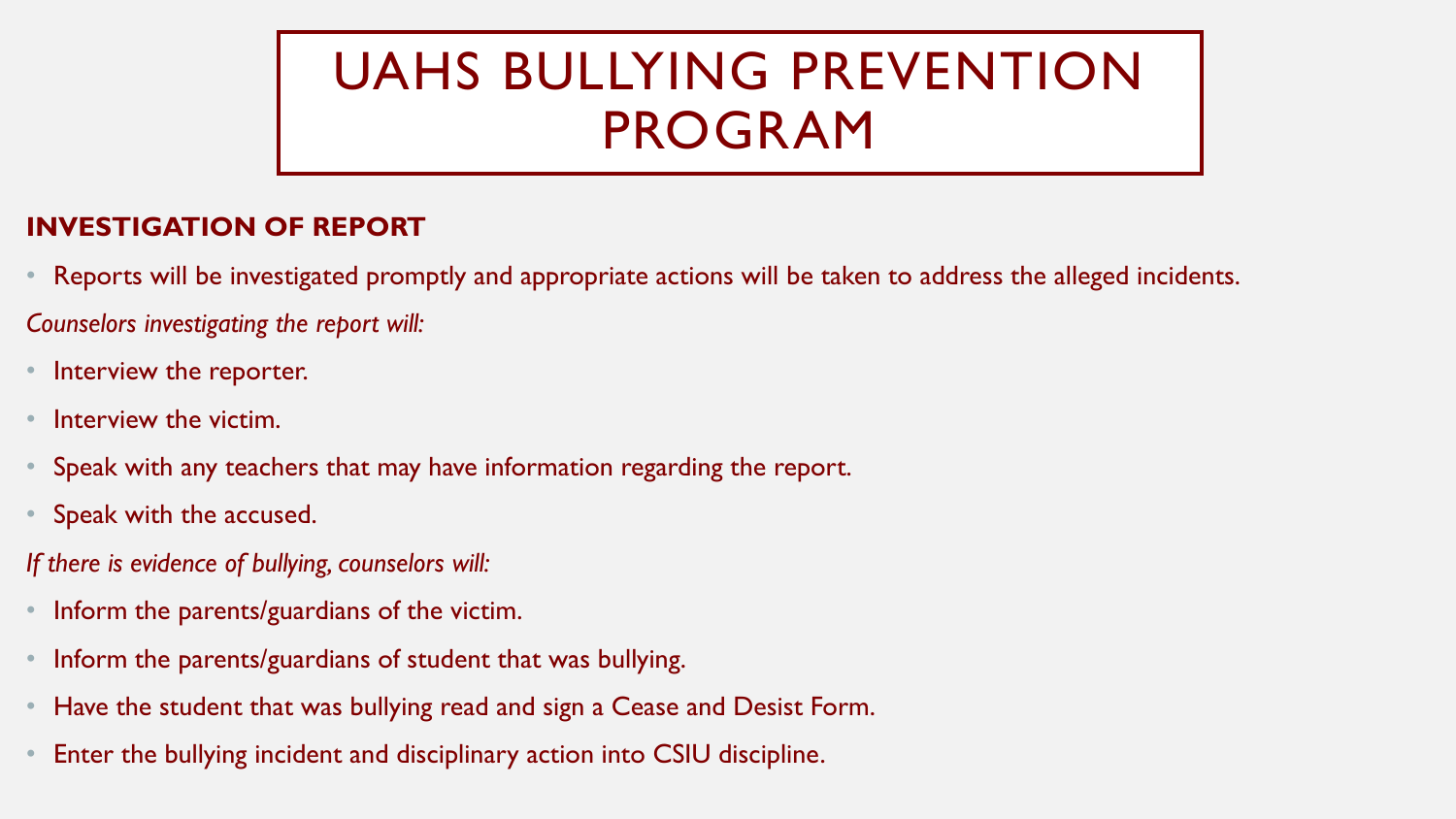#### **CONSEQUENCES**

| I <sup>st</sup> Offense:                      | Warning given by counselor. Cease and Desist Form signed.                |
|-----------------------------------------------|--------------------------------------------------------------------------|
| 2 <sup>nd</sup> Offense:                      | Discipline report submitted. Student subject to suspension.              |
| <b>3rd and Subsequent</b><br><b>Offenses:</b> | Discipline report submitted. Student subject to suspension and citation. |

#### **NOTICE TO PARENTS**

If an incident of bullying is confirmed, the guidance counselor shall promptly notify the parents of the victim and of the student who engaged in bullying.